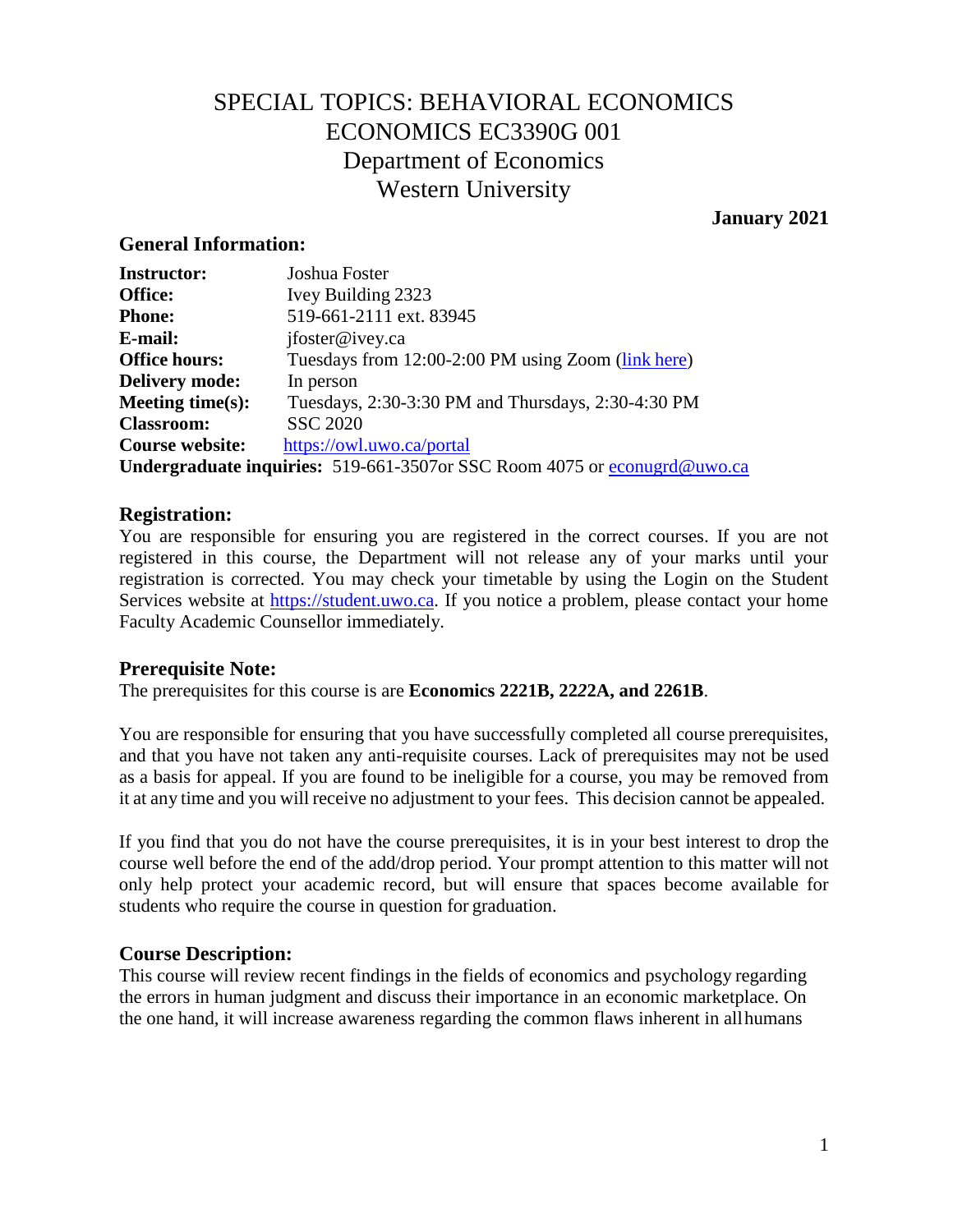while making decisions. On the other hand, it will discuss how "choice architects" can use this information to improve social outcomes in a variety of settings.

This course is fundamentally an economics course. As such, we will be interested in how various incentives and motivations influence the actions of individuals. However, we will take a more realistic approach to decision making than that made in neoclassical economics, which assumes that people are selfish, completely rational, that their preferences are stable, and that they know how to do complicated math and statistics intuitively. We will show that people are not always self-interested nor do they act rationally. They tend to use simple rules to answer complicated questions and thus make systematically predictable errors.

# **Course Objectives and Learning Outcomes:**

Upon completion of this course, a dedicated student should be able to:

- Clearly communicate an understanding of how psychological biases can inform economic models of human behaviour - without relying on technical terms.
- Explain how behavioural economics differs from traditional neoclassical economics.
- Evaluate the contribution of controlled laboratory and field experiments to our general understanding of economic behaviour.
- Critically examine the assumptions that permeate economic models for their realism and value.
- Attain an improved set of communication and writing skills.
- Be able to correctly apply an ethical reasoning framework to analyse a business decision.
- Gain skills in professionalism and be able to conduct themselves in a professional manner.

# **Textbook(s) and Course Materials:**

Richard Thaler, *Misbehaving*: *The Making of Behavioral Economics*, W & W Norton, 2016.

# **Attendance:**

Attendance is extremely important. It's so important it gets its own section in the course outline.

### **Assessments and Grading:**

Students will be assessed on the following (% toward final grade):

- Weekly Homework Assignments (20%)
- Weekly Quizzes (40%)
- Essay, due at end of term (April 1), 3500 words  $(\sim 15$  pages double-spaced) (40%)

Expectations regarding these assignments:

- During assessments, students are forbidden to communicate with any person other than a proctor or the instructor.
- If there has been an illness self-report or approved, documented official
- accommodation, a make-up assignment will be offered, or the weight of a missed assignment will be transferred to the next equivalent assessment.
- Written assignments will require submission to Turnitin.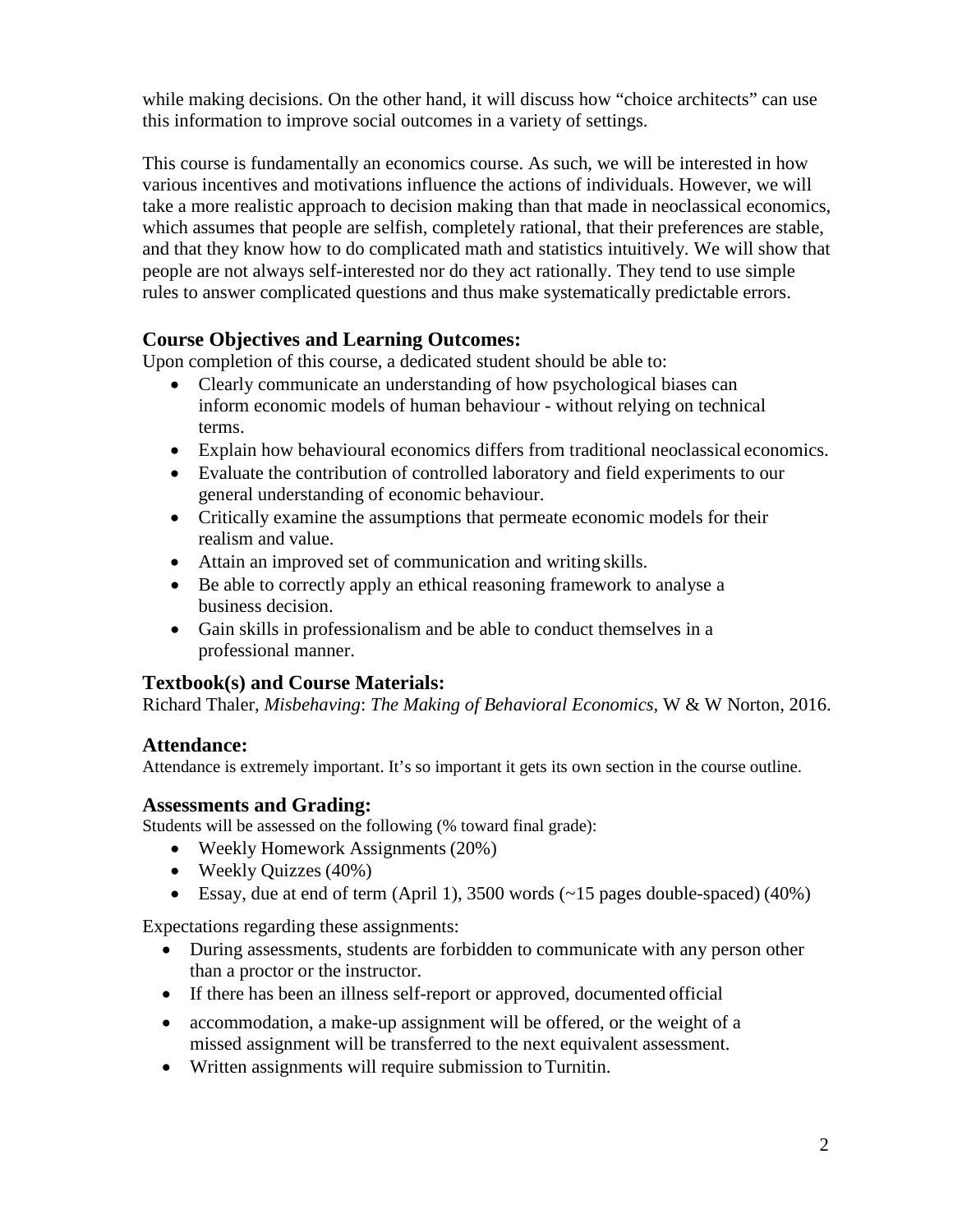Details on the essay assignment:

- This project is an opportunity for you to use behavioural economic theory to find ways of improving your community. Your task is to propose a public policy that addresses a behavioural bias in a community you are familiar with. The proposal should adhere to Libertarian Paternalistic principles, a topic we will discuss throughout this course. A compelling policy proposal could be nearly anything, but you are expected to use the concepts we develop in class to support your reasoning. A few examples of topic areas include i) cafeteria design and food choice, ii) study habits/procrastination on exam outcomes, or iii) promoting pro-social behaviour through incentivized donations. You will do your best work if you are writing about something you enjoy, so have fun with it!
- Your essay should be i) written by you alone, ii) approximately (and no more than) 3500 words, which is about 15 pages double-spaced, iii) professionally written, which includes proof-reading before submitting, using clear and concise language, considering all possible viewpoints, and citing academic sources to support your arguments.
- Late submissions: essays will be penalized 10% per 24 hours late, up to 72 hours. Essays not submitted within 72 hours of the submission deadline will be given a grade of zero.
- A one page outline for your essay topic must be submitted to the instructor no later than March 1, at which point you will receive feedback and guidance. The outline should answer the following questions regarding your policy proposal: i) what is the nature of the social problem? ii) how does this problem not adhere to standard economic theories of rationality? iii) what behavioural economic theory would you use to explain this problem? iv) broadly speaking, what type of policy intervention would you propose in light of the behavioural component you've identified in part iii? v) what are the expected outcomes of this policy if it were to be implemented successfully?
- Understand that plagiarism will not be tolerated. Refer to the Student Code of Conduct for information regarding the policy on plagiarism. This assignment will require you to submit your essay through Turnitin.

### **Professionalism, Privacy and Copyright:**

- Students are expected to follow the [Student Code of](https://www.uwo.ca/univsec/pdf/board/code.pdf) Conduct.
- All lectures and course materials, including slides, presentations, outlines, and similar materials, are protected by **copyright**. Students may take notes and make copies of course materials for their own educational purposes only.
- Students may not record lectures, reproduce (or allow others to reproduce), post or distribute lecture notes, assessments, or any other course materials publicly and/or for commercial purposes without written consent of the instructor.
- Recordings (audio or video) are not permitted without explicit, written permission of the instructor. Permitted recordings may not be distributed orshared.
- Students are expected to follow online etiquette expectations provided on OWL.
- Students may be asked to take an academic integrity pledge before some assessments.
- Some sessions may be recorded by the instructor. Recorded sessions will remain within the course site or be unlisted if streamed.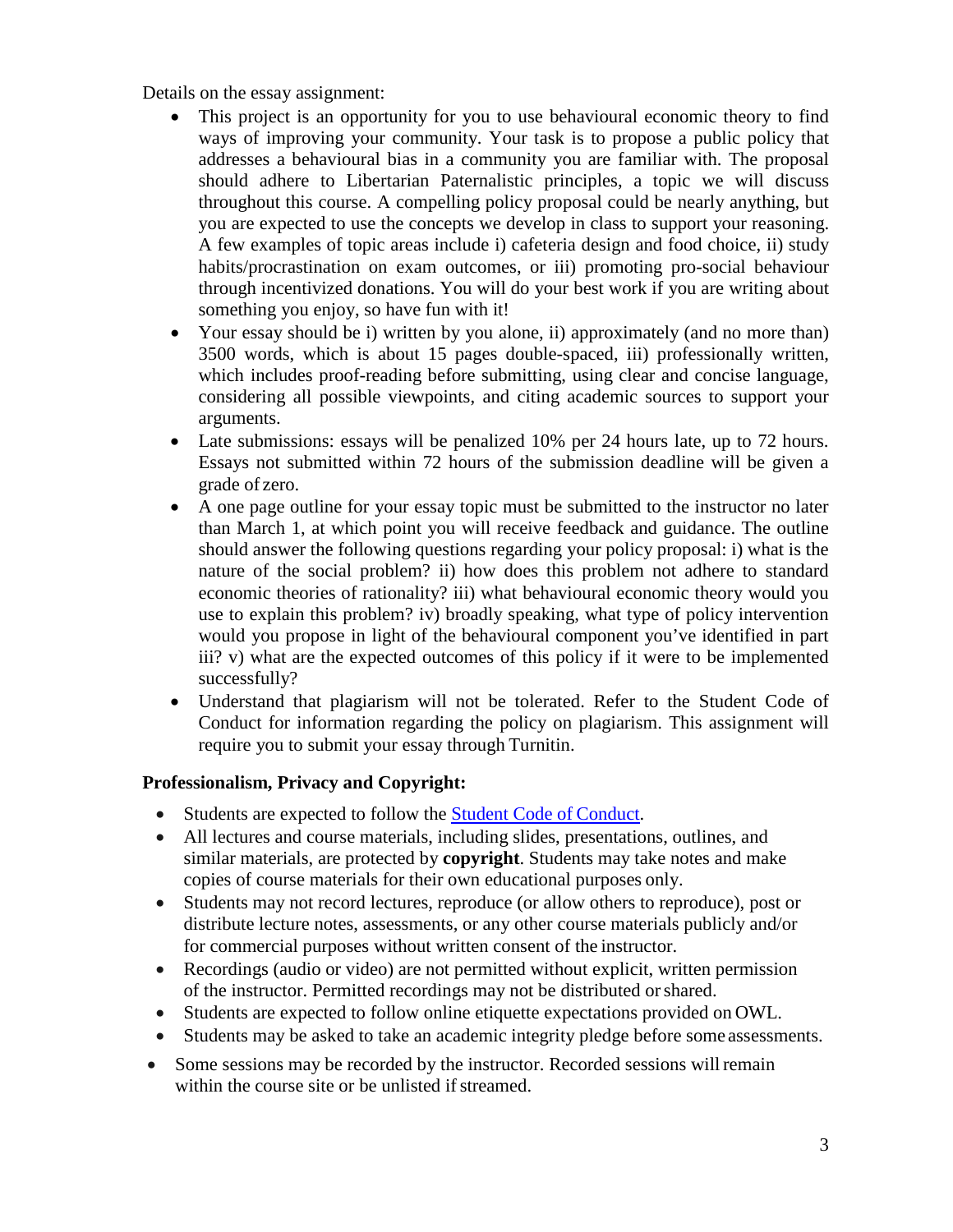#### **Please Note Department & University Policies for Winter 2022**

The University expects all students to take responsibility for their own Academic Programs. Students should also check their registration to ensure they are enrolled in the correct courses.

- 1. **Guidelines, policies, and your academic rights and responsibilities** are posted online in the current Western Academic Calendar at: [http://westerncalendar.uwo.ca.](http://westerncalendar.uwo.ca/) Claiming that "you didn't know what to do" is not an acceptable excuse for not following the stated policies and procedures.
- 2. Students must familiarize themselves with the **"Rules of Conduct for Examinations"** [http://www.uwo.ca/univsec/pdf/academic\\_policies/exam/administration.pdf.](http://www.uwo.ca/univsec/pdf/academic_policies/exam/administration.pdf)
- 3. **Cheating as an academic offence:** Students are responsible for understanding what it means to "cheat." The Department of Economics treats cheating incidents very seriously and will investigate any suspect behavior. Students found guilty will incur penalties that could include a failing grade or being barred from future registration in other Economics courses or programs. The University may impose further penalties such as suspension or expulsion.
- 4. **Plagiarism:** Students must write their essays and assignments in their own words. When taking an idea/passage from another author, it must be acknowledged with quotation marks where appropriate and referenced with footnotes or citations. Plagiarism is an academic offence (see Scholastic Discipline for Undergraduate Students in the Western Calendar at a strong service of  $\alpha$  at a strong service  $\alpha$  at a strong service  $\alpha$  at a strong service  $\alpha$  at a strong service  $\alpha$  at a strong service  $\alpha$  such a strong service  $\alpha$  such a strong service  $\alpha$  such a [http://westerncalendar.uwo.ca/PolicyPages.cfm?Command=showCategory&PolicyCatego](http://westerncalendar.uwo.ca/PolicyPages.cfm?Command=showCategory&PolicyCategoryID=1&SelectedCalendar=Live&ArchiveID=#Page_20) [ryID=1&SelectedCalendar=Live&ArchiveID=#Page\\_20\)](http://westerncalendar.uwo.ca/PolicyPages.cfm?Command=showCategory&PolicyCategoryID=1&SelectedCalendar=Live&ArchiveID=#Page_20).

Western University uses software to check for plagiarism and students may be required to electronically submit their work. Those found guilty will be penalized as noted in point 3.

- 5. It is a Department of Economics policy that **NO** assignments be dated, stamped or accepted by staff. Students must submit assignments to the instructor.
- 6. **Appeals**: University policies and procedures for appealing a mark can be found in the Student Academic Appeals section in the current Western Academic Calendar at: [http://westerncalendar.uwo.ca/PolicyPages.cfm?Command=showCategory&PolicyCatego](http://westerncalendar.uwo.ca/PolicyPages.cfm?Command=showCategory&PolicyCategoryID=1&SelectedCalendar=Live&ArchiveID=#Page_14) [ryID=1&SelectedCalendar=Live&ArchiveID=#Page\\_14.](http://westerncalendar.uwo.ca/PolicyPages.cfm?Command=showCategory&PolicyCategoryID=1&SelectedCalendar=Live&ArchiveID=#Page_14) **Please note the relevant deadlines.**

Department of Economics procedures for appealing a mark can be found here: [https://economics.uwo.ca/undergraduate/program\\_counselling/responsibilities\\_policies.ht](https://economics.uwo.ca/undergraduate/program_counselling/responsibilities_policies.html#appeals) [ml#appeals.](https://economics.uwo.ca/undergraduate/program_counselling/responsibilities_policies.html#appeals) The Department will not consider an appeal unless an attempt has been made to settle the matter with the instructor first. Students who remain dissatisfied with the outcome may proceed to submit an appeal to [econugrd@uwo.ca.](mailto:econugrd@uwo.ca) Please follow the instructions and use the appeal form shown in the above link.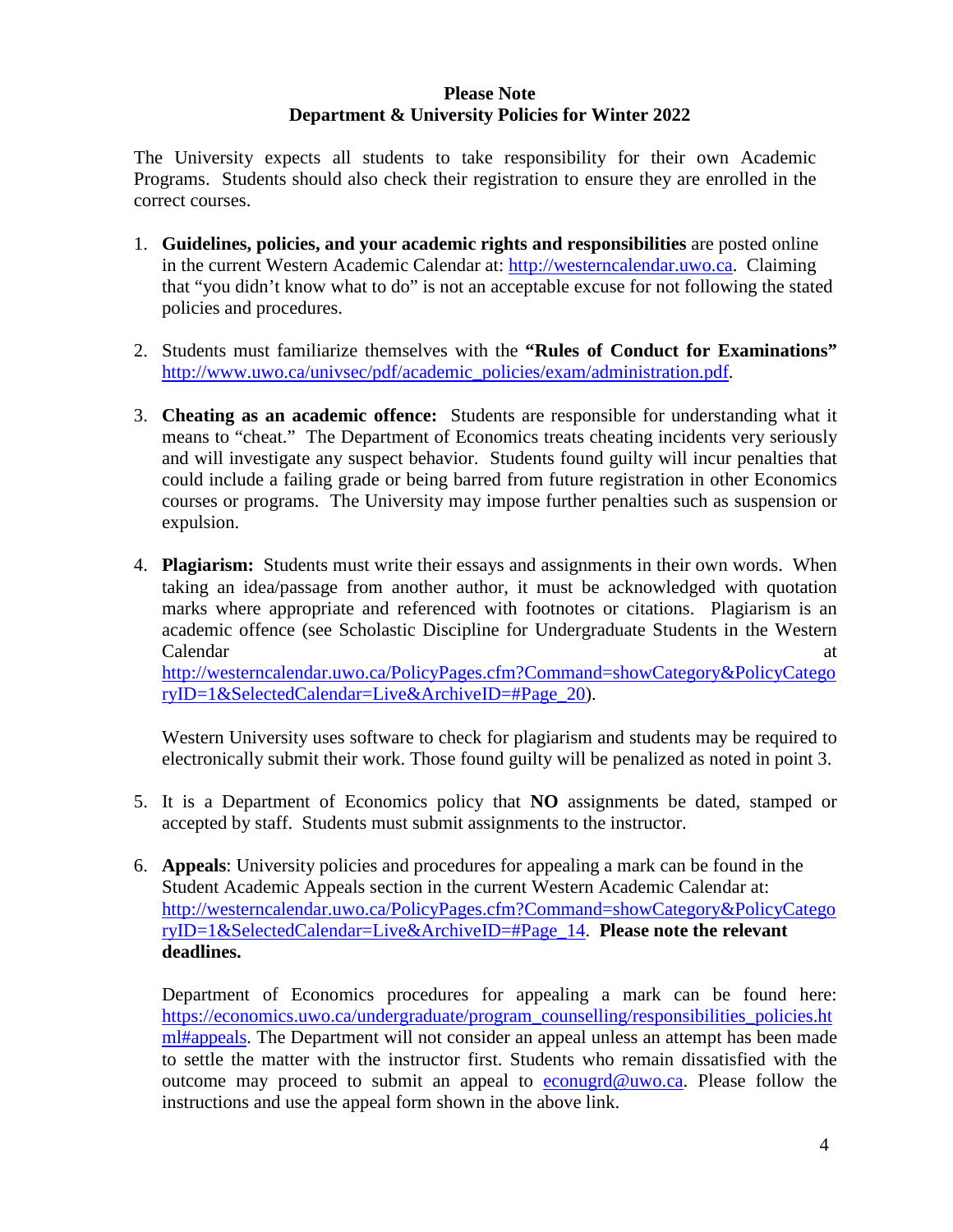- 7. **Systematic adjustments of a class grade distribution** (either up or down) can occur in Economics courses. The fact that grades have been adjusted is **not** grounds for an appeal.
- 8. Note the following **add and drop deadlines**:

| Deadline to add a second term half course:  | Tuesday January 18, 2022 |
|---------------------------------------------|--------------------------|
| Deadline to drop a second term half course: | Monday March 14, 2022    |

### **Policy Regarding Makeup Tests and Final Examinations**

Faculty of Social Science policy states that oversleeping or misreading an exam schedule is NOT grounds for a makeup. This rule applies to midterm and final exams in the Department of Economics.

### **Policies Regarding Academic Accommodation**

- The Faculty of Social Science's policies on academic accommodation are found at [https://counselling.ssc.uwo.ca/procedures/academic\\_consideration.html](https://counselling.ssc.uwo.ca/procedures/academic_consideration.html)
- **Accommodation for Students with Disabilities:** Students with disabilities or accessibility challenges should work with Accessible Education (formerly SSD, see [http://academicsupport.uwo.ca/accessible\\_education/index.html\)](http://academicsupport.uwo.ca/accessible_education/index.html), which provides recommendations for accommodation based on medical documentation or psychological and cognitive testing. The accommodation policy can be found here: [Academic Accommodation for Students with Disabilities.](https://www.uwo.ca/univsec/pdf/academic_policies/appeals/Academic%20Accommodation_disabilities.pdf)
- **Rewriting Exams and Retroactive Reweighting are NOT Permitted:** Students who proceed to write a test or examination must be prepared to accept the mark. Rewriting tests or examinations, or retroactive reweighting of marks, is **not** permitted. Self-Reported Absences cannot be used once a student has proceeded to start to write a test or exam.
- **Self-Reported Absences:** Students will have two opportunities during the fall and winter terms to receive academic consideration if they self-report a missed assessment using the online self-reported absence portal, provided the following conditions are met: the assessment is missed due to an absence of no more than 48 hours in duration, and the assessment for which consideration is being sought is worth 30% or less of the student's final grade. Students are expected to contact their instructors within 24 hours of the end of the period of the self-reported absence, unless noted otherwise on the syllabus. Students are not able to use the self-reporting option in the following circumstances:
	- for exams scheduled by the Office of the Registrar (e.g., final exams)
	- absence of a duration greater than 48 hours
	- assessments worth more than 30% of the student's final grade
	- if the student has opened or started the test or exam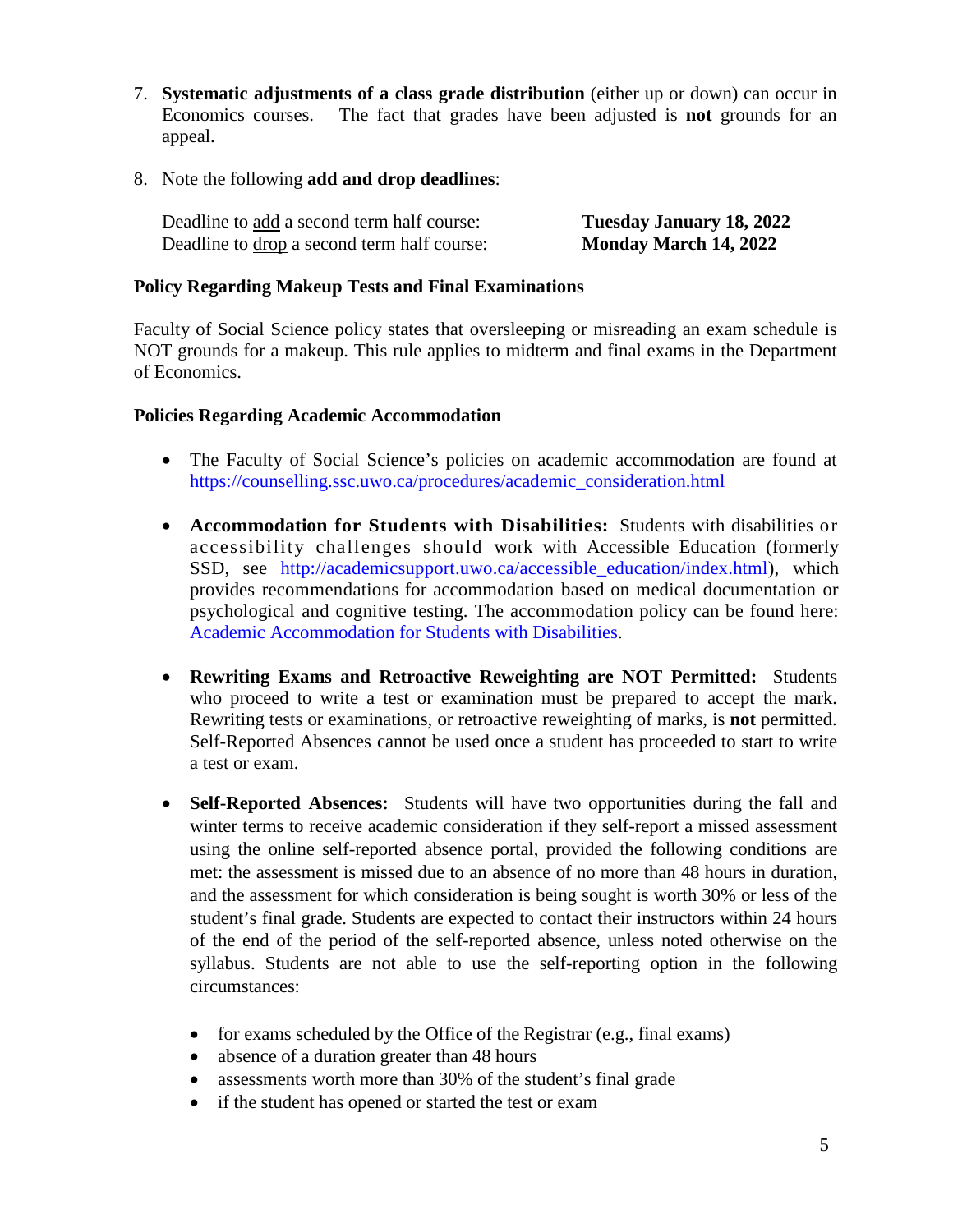• if a student has already used the self-reporting portal twice during the fall/winter terms

If the conditions for a Self-Reported Absence are *not* met, students will need to provide a Student Medical Certificate (SMC) if the absence is medical or provide appropriate documentation if there are compassionate grounds for the absence in question. Students are encouraged to contact their Faculty academic counselling office for more information about the relevant documentation. It is strongly recommended that students notify the instructor as soon as possible, ideally before the assessment, when they become aware of an absence. University policy is that students must communicate with their instructors no later than 24 hours after the end of the period covered by the SMC or immediately upon their return from their documented absence. Failure to follow University policy and procedures may result in denial of academic accommodation and a grade of zero.

- **Documentation for Accommodation:** Individual instructors are not permitted to receive documentation directly from a student, whether in support of an application for consideration on medical grounds or for other reasons. **All required documentation for absences that are not covered by the Self-Reported Absence Policy must be submitted to the Academic Counselling office of a student's Home Faculty.**
- **Western University policy on Consideration for Student Absence** is available here: [Policy on Academic Consideration for Student Absences -](https://www.uwo.ca/univsec/pdf/academic_policies/appeals/accommodation_illness.pdf) Undergraduate Students in [First Entry Programs.](https://www.uwo.ca/univsec/pdf/academic_policies/appeals/accommodation_illness.pdf)
- **Student Medical Certificate (SMC):** This form is available here: [http://www.uwo.ca/univsec/pdf/academic\\_policies/appeals/medicalform.pdf](http://www.uwo.ca/univsec/pdf/academic_policies/appeals/medicalform.pdf)
- **Religious Accommodation:** Students should consult the University's list of recognized religious holidays and should give reasonable notice in writing, prior to the holiday, to the Instructor and an Academic Counsellor if their course requirements will be affected by a religious observance. Additional information is given in the [Western](https://multiculturalcalendar.com/ecal/index.php?s=c-univwo) [Multicultural](https://multiculturalcalendar.com/ecal/index.php?s=c-univwo) Calendar.

**Policy Regarding Class Attendance and Engagement:** If the instructor deems a student's attendance or engagement in the class to be unsatisfactory, that student may be prohibited from writing the final examination. Examples of unsatisfactory class engagement include frequent absences from an in-person or synchronous online class, lack of assignment submissions, and inadequate use of online course materials. Instructors who intend to make use of this policy will notify the student in advance.

**Statement on Mental Health and Support Services:** Students under emotional/mental distress should visit https://uwo.ca/health/mental wellbeing/ for more information and a complete list of resources on how to obtain help.

**Statement on Remote Proctoring:** While Western intends to hold most classes, mid-terms and finals in-person, the London-Middlesex Health unity may require western to teach in a